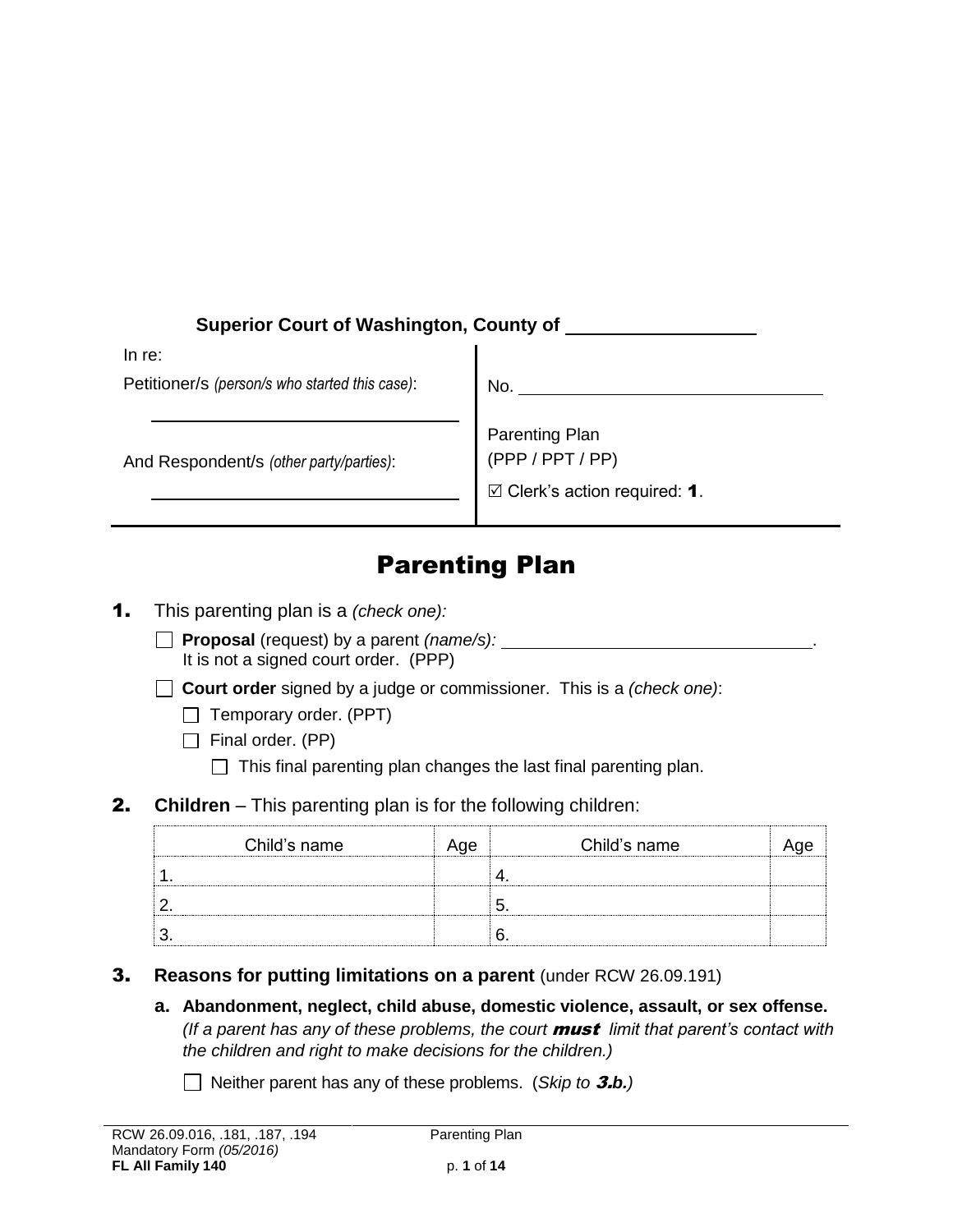|                                                                                                                                                                                                                                | A parent has one or more of these problems as follows (check all that apply):                                                                                                                                                               |             |  |
|--------------------------------------------------------------------------------------------------------------------------------------------------------------------------------------------------------------------------------|---------------------------------------------------------------------------------------------------------------------------------------------------------------------------------------------------------------------------------------------|-------------|--|
|                                                                                                                                                                                                                                | Abandonment – (Parent's name): ________________________________ intentionally                                                                                                                                                               |             |  |
|                                                                                                                                                                                                                                | abandoned a child listed in 2 for an extended time.                                                                                                                                                                                         |             |  |
|                                                                                                                                                                                                                                |                                                                                                                                                                                                                                             |             |  |
| refused to perform his/her parenting duties for a child listed in 2.                                                                                                                                                           |                                                                                                                                                                                                                                             |             |  |
| was (check all that apply): $\Box$ physical $\Box$ sexual $\Box$ repeated emotional<br>abuse.                                                                                                                                  |                                                                                                                                                                                                                                             |             |  |
|                                                                                                                                                                                                                                | someone living in that parent's home) has a history of domestic violence as<br>defined in RCW 26.50.010(1).                                                                                                                                 | (or         |  |
|                                                                                                                                                                                                                                | living in that parent's home) has assaulted or sexually assaulted someone<br>causing grievous physical harm or fear of such harm.                                                                                                           | (or someone |  |
|                                                                                                                                                                                                                                | Sex Offense-                                                                                                                                                                                                                                |             |  |
|                                                                                                                                                                                                                                | of a sex offense as an adult.                                                                                                                                                                                                               |             |  |
|                                                                                                                                                                                                                                | □ Someone living in (parent's name): _______________________'s home has                                                                                                                                                                     |             |  |
|                                                                                                                                                                                                                                | been convicted as an adult or adjudicated as a juvenile of a sex offense.                                                                                                                                                                   |             |  |
| <b>b.</b> Other problems that may harm the children's best interests. (If a parent has any of<br>these problems, the court may limit that parent's contact with the children and right to<br>make decisions for the children.) |                                                                                                                                                                                                                                             |             |  |
|                                                                                                                                                                                                                                | Neither parent has any of these problems. (Skip to 4.)                                                                                                                                                                                      |             |  |
|                                                                                                                                                                                                                                | A parent has one or more of these problems as follows (check all that apply):                                                                                                                                                               |             |  |
|                                                                                                                                                                                                                                | his/her parental duties towards a child listed in 2.                                                                                                                                                                                        |             |  |
|                                                                                                                                                                                                                                | <b>Emotional or physical problem</b> – (Parent's name): $\frac{1}{\sqrt{1-\frac{1}{n}}}\left  \frac{f^{(n)}(x)}{f^{(n)}(x)} \right $<br>has a long-term emotional or physical problem that gets in the way of his/her<br>ability to parent. |             |  |
|                                                                                                                                                                                                                                | long-term problem with drugs, alcohol, or other substances that gets in the way<br>of his/her ability to parent.                                                                                                                            | has a       |  |
|                                                                                                                                                                                                                                | $\Box$ Lack of emotional ties – (Parent's name): $\Box$                                                                                                                                                                                     |             |  |
|                                                                                                                                                                                                                                | has few or no emotional ties with a child listed in 2.                                                                                                                                                                                      |             |  |
|                                                                                                                                                                                                                                | Abusive use of conflict – (Parent's name):<br>uses conflict in a way that endangers or damages the psychological<br>development of a child listed in 2.                                                                                     |             |  |
|                                                                                                                                                                                                                                | <b>Nithholding the child</b> – (Parent's name): $\frac{1}{2}$<br>has kept the other parent away from a child listed in 2 for a long time, without a<br>good reason.                                                                         |             |  |
|                                                                                                                                                                                                                                |                                                                                                                                                                                                                                             |             |  |
|                                                                                                                                                                                                                                |                                                                                                                                                                                                                                             |             |  |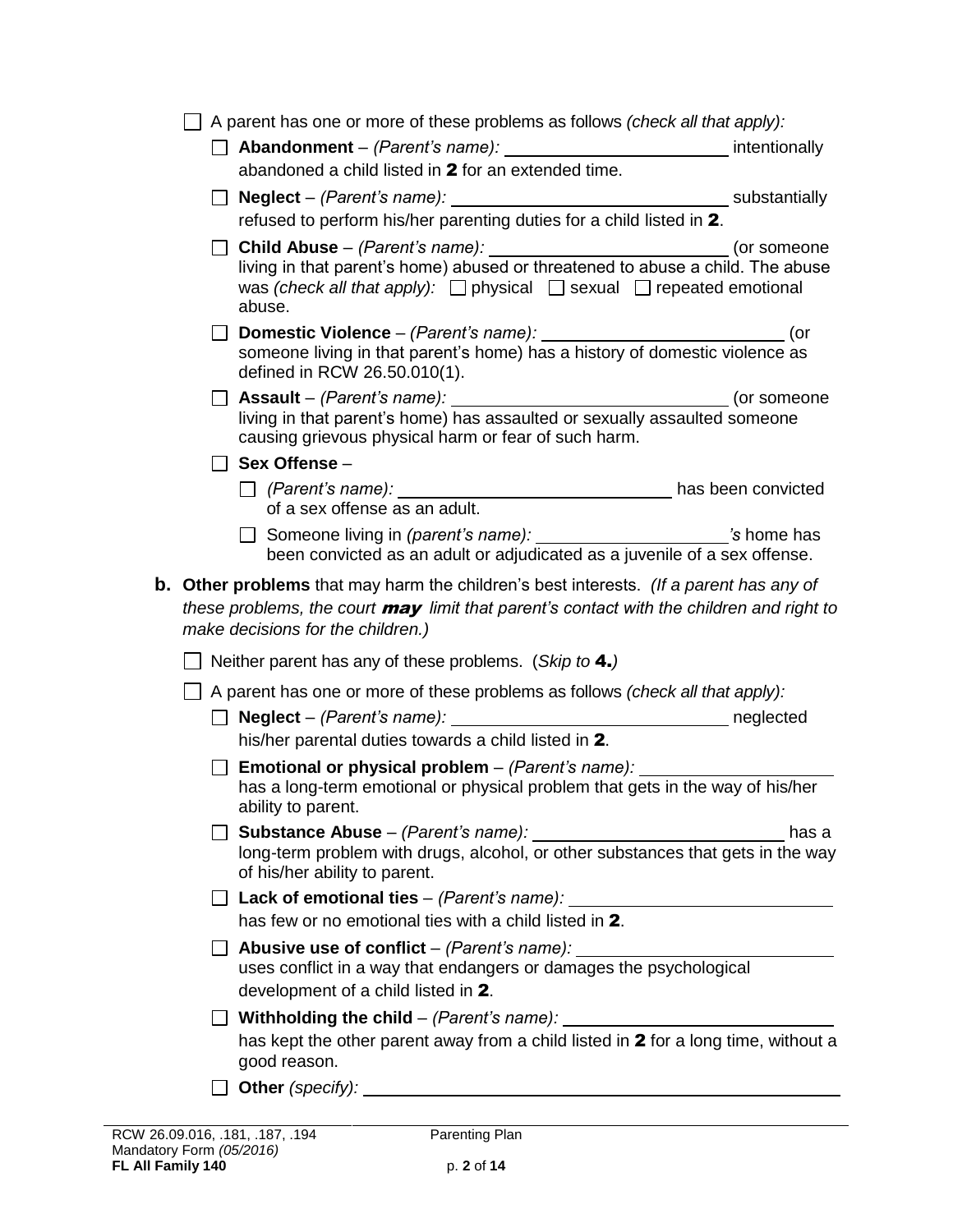| 4. | Limitations on a parent                                                                                                                                                    |  |  |  |
|----|----------------------------------------------------------------------------------------------------------------------------------------------------------------------------|--|--|--|
|    | Does not apply. There are no reasons for limitations checked in 3.a. or 3.b. above.<br>(Skip to $5.$ )                                                                     |  |  |  |
|    | No limitations despite reasons (explain why there are no limitations on a parent even<br>though there are reasons for limitations checked in 3a. or 3.b. above): _________ |  |  |  |
|    | The following limits or conditions apply to (parent's name): ___________________<br>(check all that apply):                                                                |  |  |  |
|    | No contact with the children.                                                                                                                                              |  |  |  |
|    | Limited contact as shown in the Parenting Time Schedule (sections $8 - 11$ ) below.                                                                                        |  |  |  |
|    | Limited contact as follows (specify schedule, list all contact here instead of in a<br>Parenting Time Schedule, skip sections 8-11): __________________________________    |  |  |  |
|    |                                                                                                                                                                            |  |  |  |
|    | <b>Supervised contact.</b> All parenting time shall be supervised. Any costs of                                                                                            |  |  |  |
|    | The supervisor shall be:                                                                                                                                                   |  |  |  |
|    |                                                                                                                                                                            |  |  |  |
|    |                                                                                                                                                                            |  |  |  |
|    | The dates and times of supervised contact will be:                                                                                                                         |  |  |  |
|    | $\Box$ as shown in the Parenting Time Schedule (sections <b>8</b> – <b>11</b> ) below.                                                                                     |  |  |  |
|    | $\Box$ as follows (specify): $\Box$                                                                                                                                        |  |  |  |
|    |                                                                                                                                                                            |  |  |  |
|    | Other limitations or conditions during parenting time (specify): ____                                                                                                      |  |  |  |
|    |                                                                                                                                                                            |  |  |  |
|    | must:                                                                                                                                                                      |  |  |  |
|    |                                                                                                                                                                            |  |  |  |
|    | start (or continue) and comply with treatment:                                                                                                                             |  |  |  |
|    | as recommended by the evaluation.                                                                                                                                          |  |  |  |
|    | as follows (specify kind of treatment and any other details): _________                                                                                                    |  |  |  |
|    |                                                                                                                                                                            |  |  |  |
|    | provide a copy of the evaluation and compliance reports (specify details):                                                                                                 |  |  |  |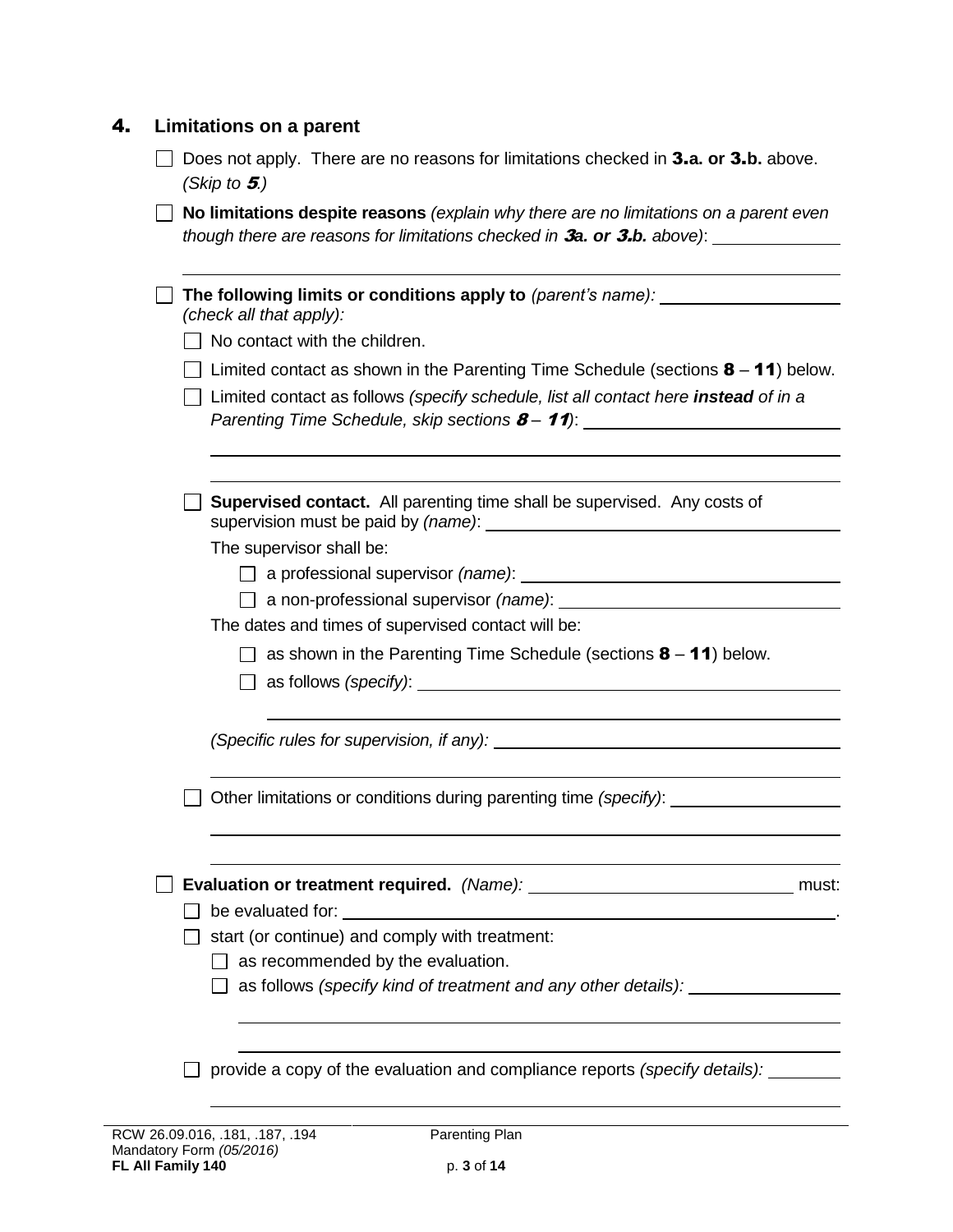If this parent does not follow the evaluation or treatment requirements above, then *(what happens):* 

## 5. **Decision-making**

When the children are with you, you are responsible for them. You can make day-to-day decisions for the children when they are with you, including decisions about safety and emergency health care. Major decisions must be made as follows.

#### **a. Who can make major decisions about the children?**

| <b>Type of Major Decision</b> | . Inint<br>(parents make these<br>decisions together) | I imited<br>(only the parent named below has<br>authority to make these decisions) |
|-------------------------------|-------------------------------------------------------|------------------------------------------------------------------------------------|
| School / Educational          |                                                       | (Name):                                                                            |
| Health care (not emergency)   |                                                       | (Name):                                                                            |
| ∩ther <sup>.</sup>            |                                                       | (Name):                                                                            |
| ∩ther <sup>.</sup>            |                                                       | (Name):                                                                            |
|                               |                                                       | (Name):                                                                            |

#### **b. Reasons for limits on major decision-making, if any:**

- $\Box$  There are no reasons to limit major decision-making.
- Major decision-making **must** be limited because one of the parents has problems as described in 3.**a.** above.
- Major decision-making **should** be limited because *(check all that apply)*:
	- $\Box$  Both parents are against shared decision-making.
	- $\Box$  One of the parents does not want to share decision-making and this is reasonable because of:
		- problems as described in 3.**b.** above.
		- $\Box$  the history of each parent's participation in decision-making.
		- $\Box$  the parents' ability and desire to cooperate with each other in decisionmaking.
		- $\Box$  the distance between the parents' homes makes it hard to make timely decisions together.

### 6. **Dispute Resolution** – If you and the other parent disagree…

From time to time, the parents may have disagreements about shared decisions or about what parts of this parenting plan mean.

**a.** To solve disagreements about this parenting plan, the parents will go to *(check one):*

 $\Box$  the dispute resolution provider below (before they may go to court):

Mediation *(mediator or agency name):* 

*If there are domestic violence issues, you may only use mediation if the victim asks for mediation, mediation is a good fit for the situation, and the victim can bring a support person to mediation.*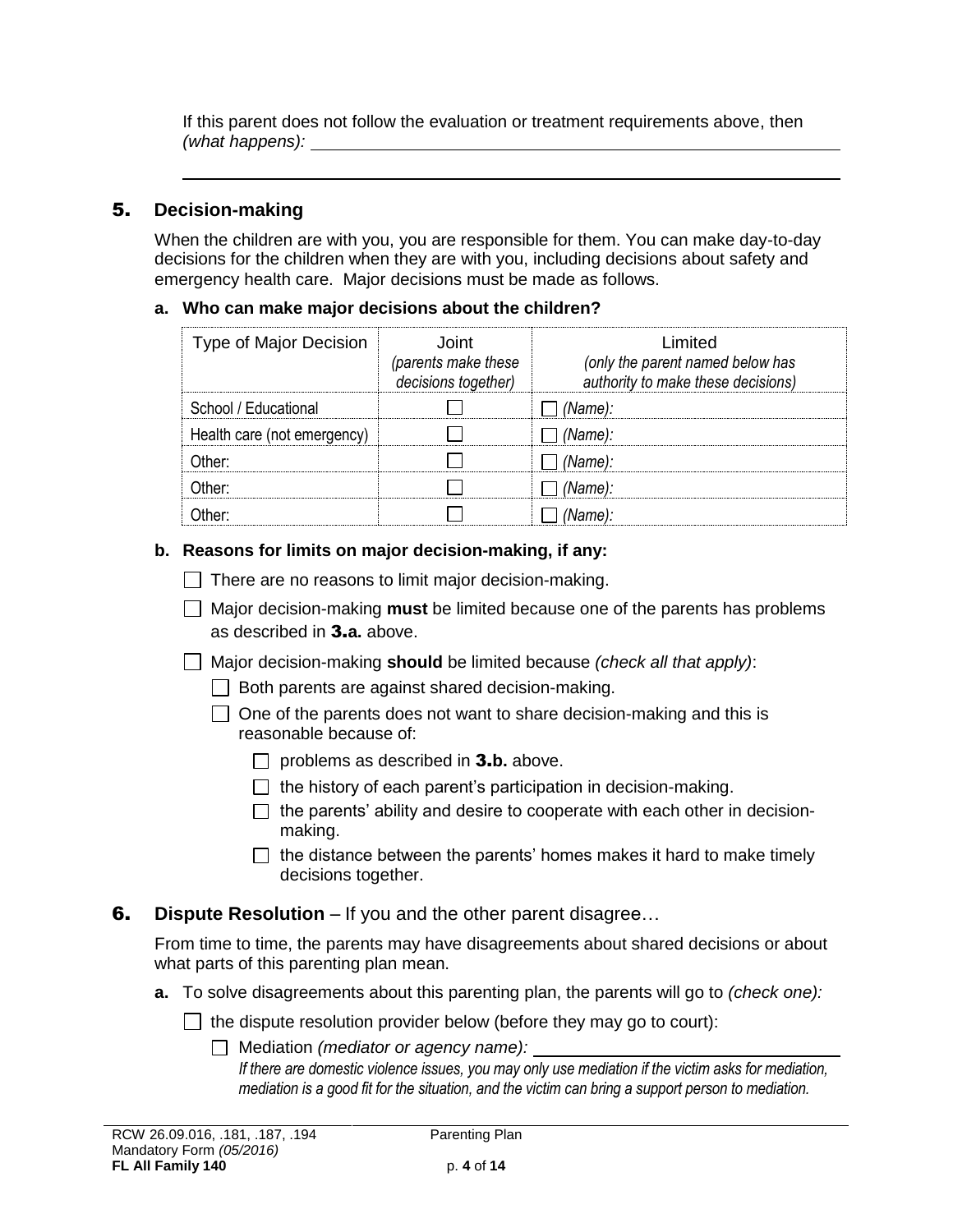Arbitration *(arbitrator or agency name):* 

Counseling *(counselor or agency name):* 

If a dispute resolution provider is not named above, or if the named provider is no longer available, the parents may agree on a provider or ask the court to name one.

**Important!** Unless there is an emergency, the parents must participate in the dispute resolution process listed above in good faith, before going to court. This section does **not** apply to disagreements about money or support.

 $\Box$  Court (without having to go to mediation, arbitration, or counseling). *(If you check this box, skip to section* 7 *below, do not fill out* 6*.b.)*

**b.** If mediation, arbitration, or counseling is required, one parent must notify the other parent by *(check one):*  $\Box$  certified mail  $\Box$  other *(specify):* 

The parents will pay for the mediation, arbitration, or counseling services as follows *(check one):*

| (Name): | will pay | ‰. |
|---------|----------|----|
| (Mame): | will pay | %. |

 $\Box$  based on each parents' Proportional Share of Income (percentage) from line 6 of the *Child Support Worksheet*.

 $\Box$  as decided through the dispute resolution process.

#### **What to expect in the dispute resolution process:**

- Preference shall be given to carrying out the parenting plan.
- If you reach an agreement, it must be put into writing, signed, and both parents must get a copy.
- If the court finds that you have used or frustrated the dispute resolution process without a good reason, the court can order you to pay financial sanctions (penalties) including the other parent's legal fees.
- You may go back to court if the dispute resolution process doesn't solve the disagreement or if you disagree with the arbitrator's decision.

# 7. **Custodian**

The custodian is (name): solely for solely for solely for solely for solely for solely for solely for solely for the purpose of all state and federal statutes which require a designation or determination of custody. Even though one parent is called the custodian, this does not change the parenting rights and responsibilities described in this plan.

*(Washington law generally refers to parenting time and decision-making, rather than custody. However, some state and federal laws require that one person be named the custodian. The custodian is the person with whom the children are scheduled to spend more of their time.)*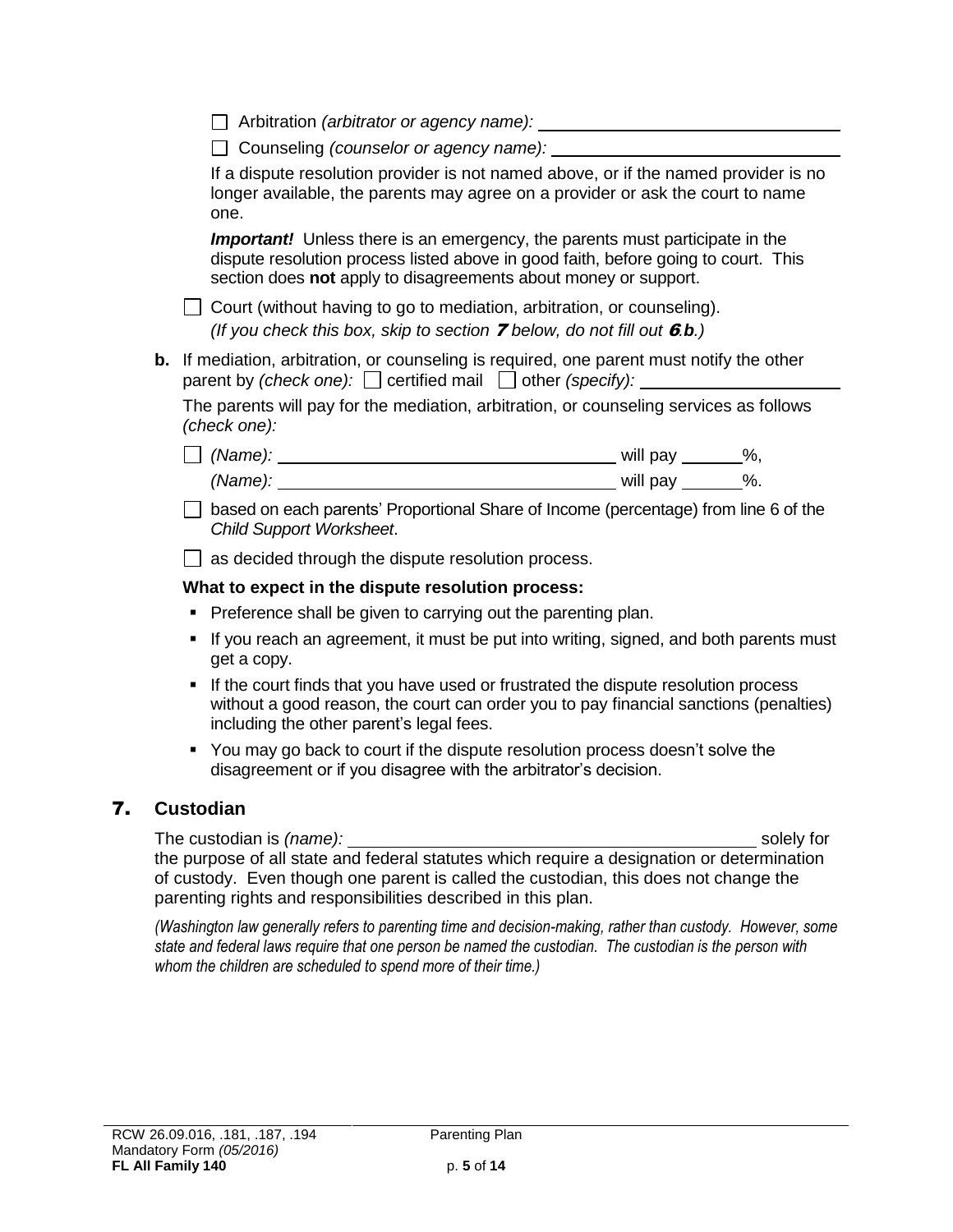# *Parenting Time Schedule (Residential Provisions)*

*Check one:* 

|    | <b>Skip</b> the parenting time schedule in sections $\boldsymbol{\beta}$ - 11 if one parent has no contact with the<br>children other than what is described in section $4-$ Limitations.                                      |  |  |  |  |
|----|--------------------------------------------------------------------------------------------------------------------------------------------------------------------------------------------------------------------------------|--|--|--|--|
|    | The children live with (name): ___________________________ except as described in section 4.                                                                                                                                   |  |  |  |  |
|    | <b>Complete</b> the parenting time schedule in sections $8 - 11$ .                                                                                                                                                             |  |  |  |  |
| 8. | <b>School Schedule</b>                                                                                                                                                                                                         |  |  |  |  |
|    | a. Children under School-Age                                                                                                                                                                                                   |  |  |  |  |
|    | Does not apply. All children are school-age.                                                                                                                                                                                   |  |  |  |  |
|    | The schedule for children under school-age is the same as for school-age children.                                                                                                                                             |  |  |  |  |
|    | Children under school-age are scheduled to live with (name): ___________________,<br>except when they are scheduled to live with (name): ____________________________ on<br>(check all that apply):                            |  |  |  |  |
|    | $\Box$ WEEKENDS: $\Box$ every week $\Box$ every other week $\Box$ other (specify): $\Box$                                                                                                                                      |  |  |  |  |
|    |                                                                                                                                                                                                                                |  |  |  |  |
|    | from $\frac{(\text{day}) \_ \_ \_ \_ }{ \_ \_ \_ \_ }$ at ___; ___ _.m. to $\frac{(\text{day}) \_ \_ \_ \_ \_ }{ \_ \_ \_ \_ }$ at ___; ___ _.m.                                                                               |  |  |  |  |
|    | WEEKDAYS: $\Box$ every week $\Box$ every other week $\Box$ other (specify): __________                                                                                                                                         |  |  |  |  |
|    |                                                                                                                                                                                                                                |  |  |  |  |
|    |                                                                                                                                                                                                                                |  |  |  |  |
|    |                                                                                                                                                                                                                                |  |  |  |  |
|    | Department of the control of the control of the control of the control of the control of the control of the control of the control of the control of the control of the control of the control of the control of the control o |  |  |  |  |
|    | b. School-Age Children                                                                                                                                                                                                         |  |  |  |  |
|    | This schedule will apply when (check one): $\Box$ the youngest child $\Box$ the oldest child<br>$\Box$ each child begins:<br>(check one): $\Box$ Kindergarten $\Box$ 1st grade $\Box$ Other:                                   |  |  |  |  |
|    | The children are scheduled to live with (name): ________________________________,<br>(check all that apply):                                                                                                                   |  |  |  |  |
|    | WEEKENDS: $\Box$ every week $\Box$ every other week $\Box$ other (specify):                                                                                                                                                    |  |  |  |  |
|    |                                                                                                                                                                                                                                |  |  |  |  |
|    |                                                                                                                                                                                                                                |  |  |  |  |
|    | WEEKDAYS: □ every week □ every other week □ other (specify): _________                                                                                                                                                         |  |  |  |  |
|    |                                                                                                                                                                                                                                |  |  |  |  |
|    | RCW 26.09.016, .181, .187, .194 Parenting Plan                                                                                                                                                                                 |  |  |  |  |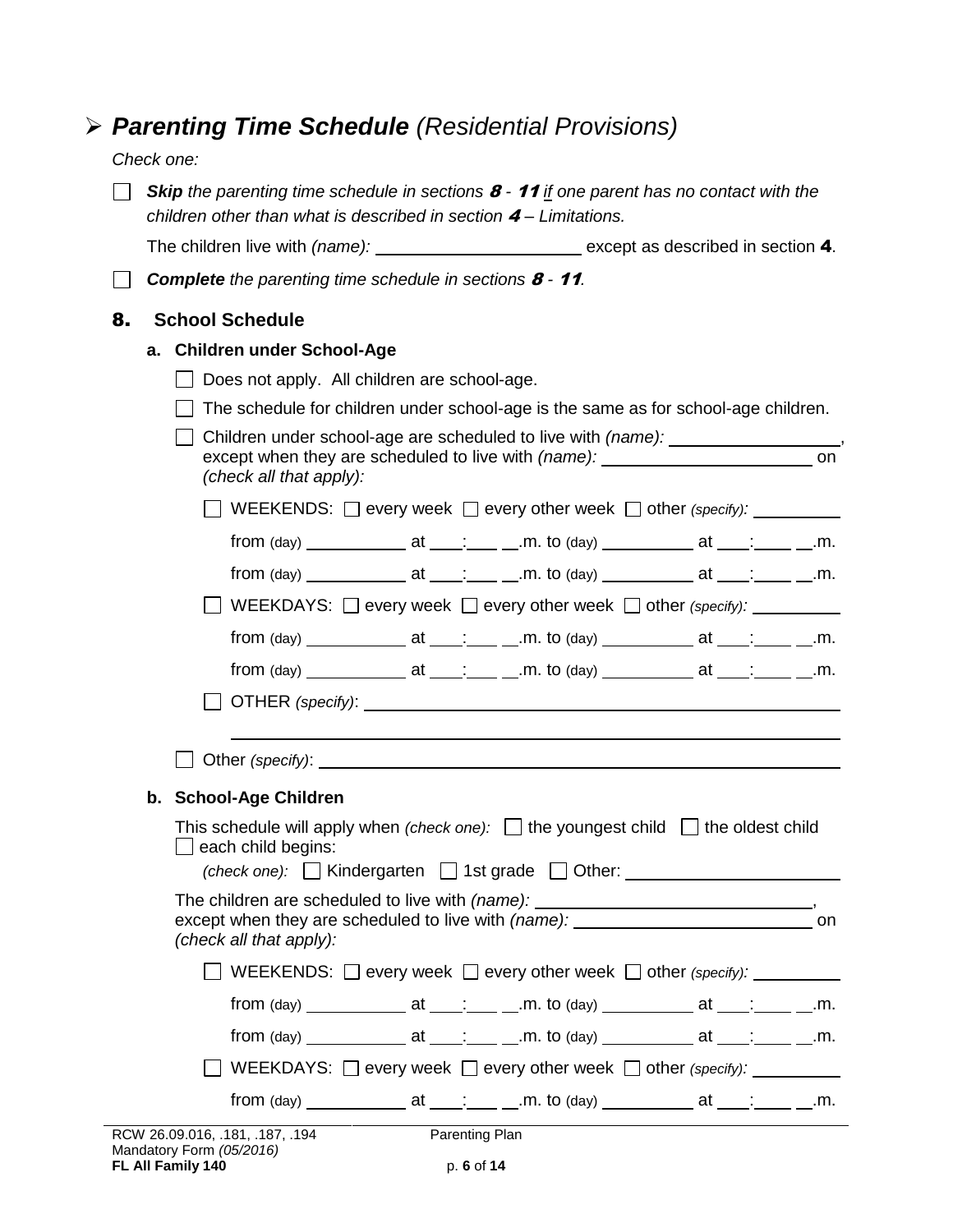|    | from $\frac{(\text{day}) \_}{\_}$ at $\_\_\_\_\_\_\_\_\$ m. to $\frac{(\text{day}) \_}{\_}$ at $\_\_\_\_\_\_\_\_\_\_\_\.\$                                                                                                                                                    |
|----|-------------------------------------------------------------------------------------------------------------------------------------------------------------------------------------------------------------------------------------------------------------------------------|
|    |                                                                                                                                                                                                                                                                               |
|    |                                                                                                                                                                                                                                                                               |
| 9. | <b>Summer Schedule</b>                                                                                                                                                                                                                                                        |
|    | Summer begins and ends $\Box$ according to the school calendar. $\Box$ as follows:                                                                                                                                                                                            |
|    | The Summer Schedule is the same as the School Schedule. (Skip to 10.)                                                                                                                                                                                                         |
|    | The Summer Schedule is the same as the School Schedule except that each parent<br>shall spend _______ weeks of uninterrupted vacation time with the children each<br>summer. The parents shall confirm their vacation schedules in writing by the end of                      |
|    | The Summer Schedule is different than the School Schedule. The Summer Schedule<br>will begin the summer before:<br>(check one): $\Box$ the youngest child $\Box$ the oldest child $\Box$ each child<br>begins (check one): $\Box$ Kindergarten $\Box$ 1st grade $\Box$ Other: |
|    | During the summer the children are scheduled to live with (name): _______________<br>(check all that apply):                                                                                                                                                                  |
|    | <b>OF WEEKENDS:</b> $\Box$ every week $\Box$ every other week $\Box$ other (specify): $\Box$                                                                                                                                                                                  |
|    |                                                                                                                                                                                                                                                                               |
|    |                                                                                                                                                                                                                                                                               |
|    | WEEKDAYS: $\Box$ every week $\Box$ every other week $\Box$ other (specify):                                                                                                                                                                                                   |
|    |                                                                                                                                                                                                                                                                               |
|    |                                                                                                                                                                                                                                                                               |
|    |                                                                                                                                                                                                                                                                               |
|    |                                                                                                                                                                                                                                                                               |
|    | 10. Holiday Schedule (includes school breaks)                                                                                                                                                                                                                                 |
|    | The Holiday Schedule is the same as the School and Summer Schedules above for all<br>holidays and school breaks. (Skip to 11.)                                                                                                                                                |
|    | This is the Holiday Schedule for $\Box$ all children $\Box$ school-age children only:<br>(Put one parent's name in each column and fill out when the children will be with that<br>parent for holidays and school breaks.)                                                    |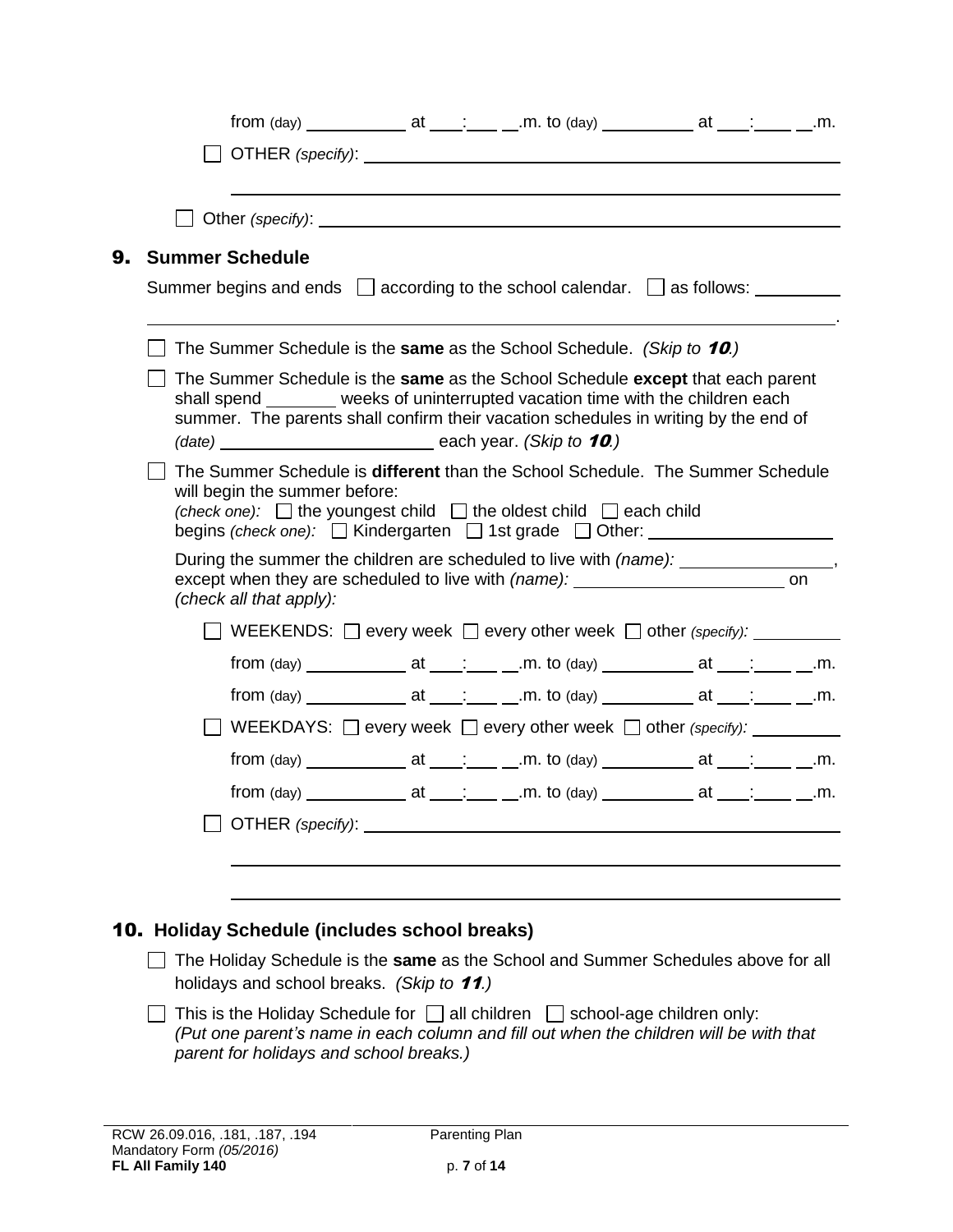| <b>Holiday</b>                       | Children with (name):                                                                                                                                       | Children with (name):                                                                                                                                                                                                         |  |
|--------------------------------------|-------------------------------------------------------------------------------------------------------------------------------------------------------------|-------------------------------------------------------------------------------------------------------------------------------------------------------------------------------------------------------------------------------|--|
|                                      | Odd Years Seven Years Severy Yr.                                                                                                                            | □ Odd Years □ Even Years □ Every Yr.                                                                                                                                                                                          |  |
|                                      | Begin day/time:                                                                                                                                             | Begin day/time: Note that the set of the set of the set of the set of the set of the set of the set of the set o                                                                                                              |  |
| <b>Martin Luther</b><br>King Jr. Day | End day/time:                                                                                                                                               | End day/time:                                                                                                                                                                                                                 |  |
|                                      | With the parent who has the children for the attached weekend                                                                                               |                                                                                                                                                                                                                               |  |
|                                      | Other plan:                                                                                                                                                 |                                                                                                                                                                                                                               |  |
|                                      | Odd Years Even Years Every Yr.                                                                                                                              | Odd Years Even Years Every Yr.                                                                                                                                                                                                |  |
| Presidents'                          | Begin day/time:                                                                                                                                             | Begin day/time:                                                                                                                                                                                                               |  |
| Day                                  | End day/time:<br><u>and a strong of the strong strong and</u>                                                                                               | End day/time:                                                                                                                                                                                                                 |  |
|                                      | With the parent who has the children for the attached weekend                                                                                               |                                                                                                                                                                                                                               |  |
|                                      | Other plan:                                                                                                                                                 |                                                                                                                                                                                                                               |  |
|                                      | Odd Years C Even Years C Every Yr.                                                                                                                          | □ Odd Years □ Even Years □ Every Yr.                                                                                                                                                                                          |  |
|                                      | Begin day/time:                                                                                                                                             | Begin day/time: example of the state of the state of the state of the state of the state of the state of the state of the state of the state of the state of the state of the state of the state of the state of the state of |  |
| Mid-winter                           | End day/time:                                                                                                                                               | End day/time:                                                                                                                                                                                                                 |  |
| <b>Break</b>                         | Each parent has the children for the half of break attached to his/her weekend. The children<br>must be exchanged on Wednesday at (time): ________________. |                                                                                                                                                                                                                               |  |
|                                      | Other plan:                                                                                                                                                 |                                                                                                                                                                                                                               |  |
|                                      |                                                                                                                                                             |                                                                                                                                                                                                                               |  |
|                                      | Odd Years Seven Years Bevery Yr.                                                                                                                            | □ Odd Years □ Even Years □ Every Yr.                                                                                                                                                                                          |  |
|                                      | Begin day/time:                                                                                                                                             | Begin day/time: example of the state of the state of the state of the state of the state of the state of the state of the state of the state of the state of the state of the state of the state of the state of the state of |  |
|                                      | End day/time:                                                                                                                                               | End day/time:                                                                                                                                                                                                                 |  |
| <b>Spring Break</b>                  | Each parent has the children for the half of break attached to his/her weekend. The children                                                                |                                                                                                                                                                                                                               |  |
|                                      | must be exchanged on Wednesday at (time): _________________.                                                                                                |                                                                                                                                                                                                                               |  |
|                                      | Other plan:                                                                                                                                                 |                                                                                                                                                                                                                               |  |
|                                      | Odd Years □ Even Years<br>Every Yr.                                                                                                                         | Odd Years<br>Even Years<br>Every Yr.                                                                                                                                                                                          |  |
|                                      | Begin day/time:                                                                                                                                             | Begin day/time:                                                                                                                                                                                                               |  |
| Mother's Day                         | End day/time:                                                                                                                                               | End day/time:                                                                                                                                                                                                                 |  |
|                                      | Other plan:                                                                                                                                                 |                                                                                                                                                                                                                               |  |
|                                      |                                                                                                                                                             |                                                                                                                                                                                                                               |  |
|                                      | ◯ Odd Years ◯ Even Years ◯ Every Yr.                                                                                                                        | □ Odd Years □ Even Years □ Every Yr.                                                                                                                                                                                          |  |
|                                      | Begin day/time:                                                                                                                                             | Begin day/time:                                                                                                                                                                                                               |  |
| Memorial                             | End day/time:                                                                                                                                               | End day/time:                                                                                                                                                                                                                 |  |
| Day                                  | With the parent who has the children for the attached weekend                                                                                               |                                                                                                                                                                                                                               |  |
|                                      | Other plan:                                                                                                                                                 |                                                                                                                                                                                                                               |  |
|                                      |                                                                                                                                                             |                                                                                                                                                                                                                               |  |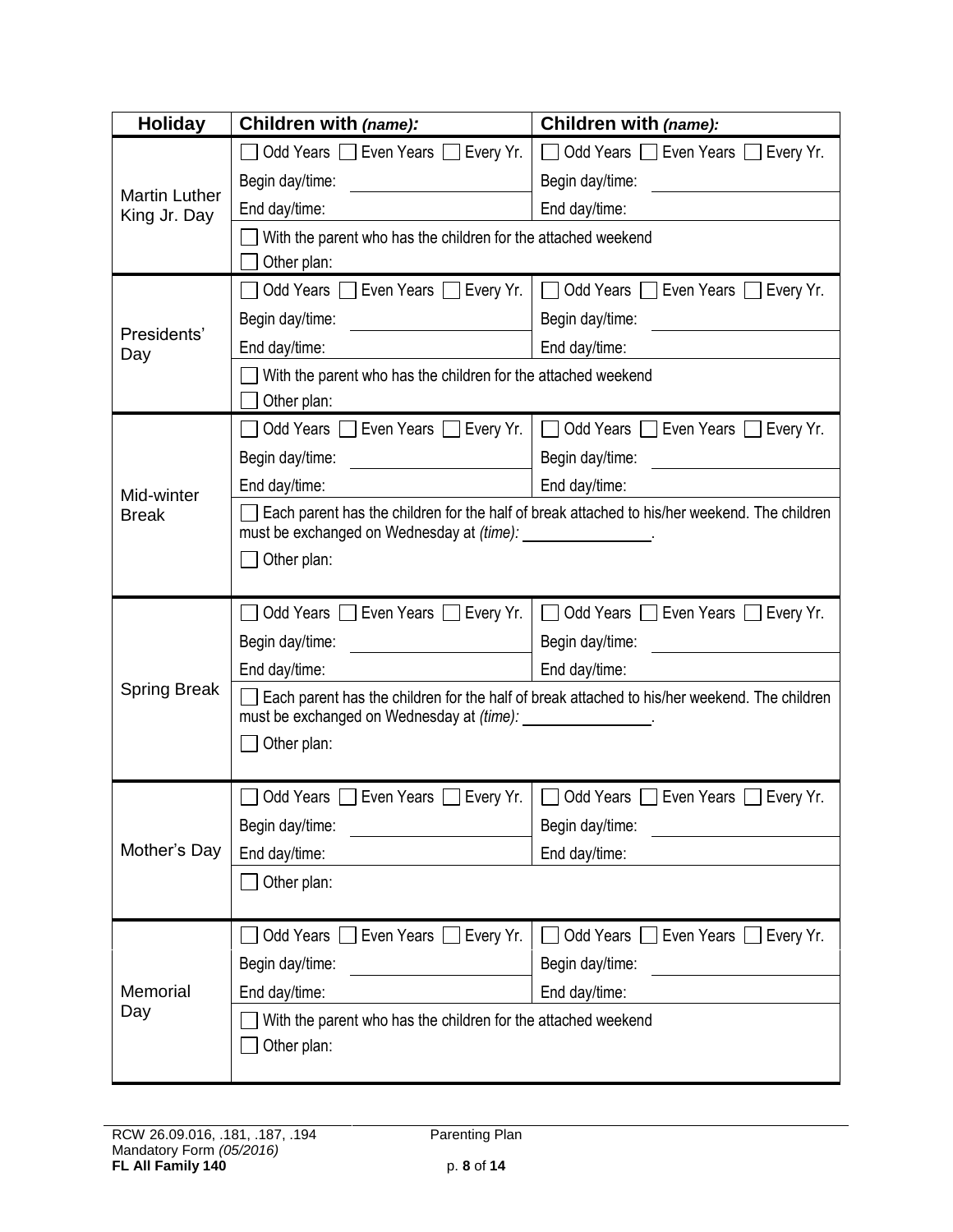| <b>Holiday</b>      | Children with (name):                                         | Children with (name):                                           |
|---------------------|---------------------------------------------------------------|-----------------------------------------------------------------|
|                     | Odd Years Seven Years Severy Yr.                              | Odd Years Seven Years Severy Yr.                                |
|                     | Begin day/time:                                               | Begin day/time:                                                 |
| Father's Day        | End day/time:                                                 | End day/time:                                                   |
|                     | Other plan:                                                   |                                                                 |
|                     |                                                               |                                                                 |
|                     | Odd Years Seven Years Bevery Yr.                              | Odd Years Even Years Every Yr.                                  |
|                     | Begin day/time:                                               | Begin day/time:                                                 |
| Fourth of           | End day/time:                                                 | End day/time:                                                   |
| July                | Follow the Summer Schedule in section 9.                      |                                                                 |
|                     | Other plan:                                                   |                                                                 |
|                     |                                                               |                                                                 |
|                     | Odd Years Even Years Every Yr.                                | Odd Years  <br>$\Box$ Even Years $\Box$ Every Yr.               |
|                     | Begin day/time:                                               | Begin day/time:                                                 |
| Labor Day           | End day/time:                                                 | End day/time:                                                   |
|                     | With the parent who has the children for the attached weekend |                                                                 |
|                     | Other plan:                                                   |                                                                 |
|                     |                                                               |                                                                 |
|                     | Even Years [<br>Odd Years  <br>Every Yr.                      | Odd Years<br>Even Years I Every Yr.                             |
|                     | Begin day/time:                                               | Begin day/time:                                                 |
| Thanksgiving        | End day/time:                                                 | End day/time:                                                   |
| Day / Break         | Other plan:                                                   |                                                                 |
|                     |                                                               |                                                                 |
|                     |                                                               |                                                                 |
|                     |                                                               | Odd Years Even Years Every Yr.   Odd Years Even Years Every Yr. |
|                     | Begin day/time:                                               | Begin day/time:                                                 |
|                     | End day/time:                                                 | End day/time:                                                   |
| <b>Winter Break</b> | $\Box$ Other plan:                                            |                                                                 |
|                     |                                                               |                                                                 |
|                     |                                                               |                                                                 |
|                     |                                                               |                                                                 |
|                     | Odd Years Even Years Every Yr.                                | Odd Years Even Years Every Yr.                                  |
| Christmas           | Begin day/time:                                               | Begin day/time:                                                 |
| Eve                 | End day/time:                                                 | End day/time:                                                   |
|                     | Follow the Winter Break schedule above.                       |                                                                 |
|                     | Other plan:                                                   |                                                                 |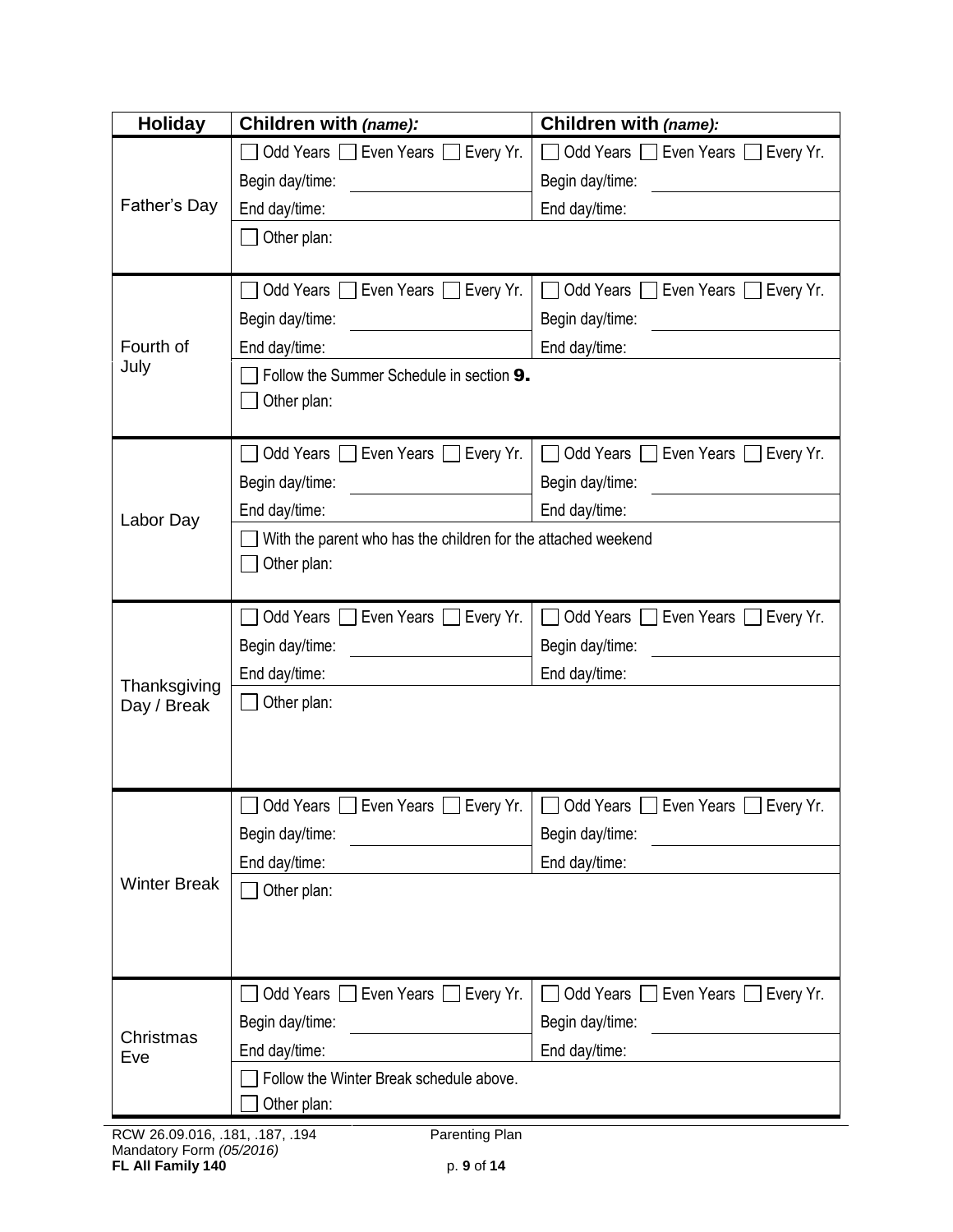| <b>Holiday</b>                                       | Children with (name):                                                                                                                                                                           | Children with (name):               |  |
|------------------------------------------------------|-------------------------------------------------------------------------------------------------------------------------------------------------------------------------------------------------|-------------------------------------|--|
|                                                      | Odd Years Seven Years Severy Yr.                                                                                                                                                                | Odd Years C Even Years<br>Every Yr. |  |
|                                                      | Begin day/time:                                                                                                                                                                                 | Begin day/time:                     |  |
| Christmas<br>Day                                     | End day/time:                                                                                                                                                                                   | End day/time:                       |  |
|                                                      | Follow the Winter Break schedule above.                                                                                                                                                         |                                     |  |
|                                                      | Other plan:                                                                                                                                                                                     |                                     |  |
| New Year's                                           | Odd Years Seven Years Severy Yr.                                                                                                                                                                | Odd Years Seven Years Severy Yr.    |  |
| Eve / New                                            | Begin day/time:                                                                                                                                                                                 | Begin day/time:                     |  |
| Year's Day                                           | End day/time:                                                                                                                                                                                   | End day/time:                       |  |
| (odd/even is<br>based on New                         | Follow the Winter Break schedule above.                                                                                                                                                         |                                     |  |
| Year's Day)                                          | Other plan:                                                                                                                                                                                     |                                     |  |
|                                                      |                                                                                                                                                                                                 |                                     |  |
|                                                      | Odd Years Even Years Every Yr.                                                                                                                                                                  | Odd Years Seven Years Severy Yr.    |  |
| Children's                                           | Begin day/time:                                                                                                                                                                                 | Begin day/time:                     |  |
| <b>Birthdays</b>                                     | End day/time:                                                                                                                                                                                   | End day/time:                       |  |
|                                                      | Other plan:                                                                                                                                                                                     |                                     |  |
| All three-day<br>weekends<br>not listed<br>elsewhere | (Federal holidays, school in-service days, etc.)<br>The children shall spend any unspecified holiday or non-school day with the parent who<br>has them for the attached weekend.<br>Other plan: |                                     |  |
|                                                      | Odd Years Seven Years Bevery Yr.                                                                                                                                                                | Odd Years C Even Years C Every Yr.  |  |
| Other                                                | Begin day/time:                                                                                                                                                                                 | Begin day/time:                     |  |
| occasion<br>important to                             | End day/time:                                                                                                                                                                                   | End day/time:                       |  |
| the family:                                          | $\Box$ Other plan:                                                                                                                                                                              |                                     |  |
|                                                      |                                                                                                                                                                                                 |                                     |  |
|                                                      |                                                                                                                                                                                                 |                                     |  |
|                                                      | Odd Years □ Even Years □ Every Yr.                                                                                                                                                              | Odd Years Even Years Every Yr.      |  |
| Other<br>occasion                                    | Begin day/time:                                                                                                                                                                                 | Begin day/time:                     |  |
| important to                                         | End day/time:                                                                                                                                                                                   | End day/time:                       |  |
| the family:                                          | Other plan:                                                                                                                                                                                     |                                     |  |
|                                                      |                                                                                                                                                                                                 |                                     |  |
|                                                      |                                                                                                                                                                                                 |                                     |  |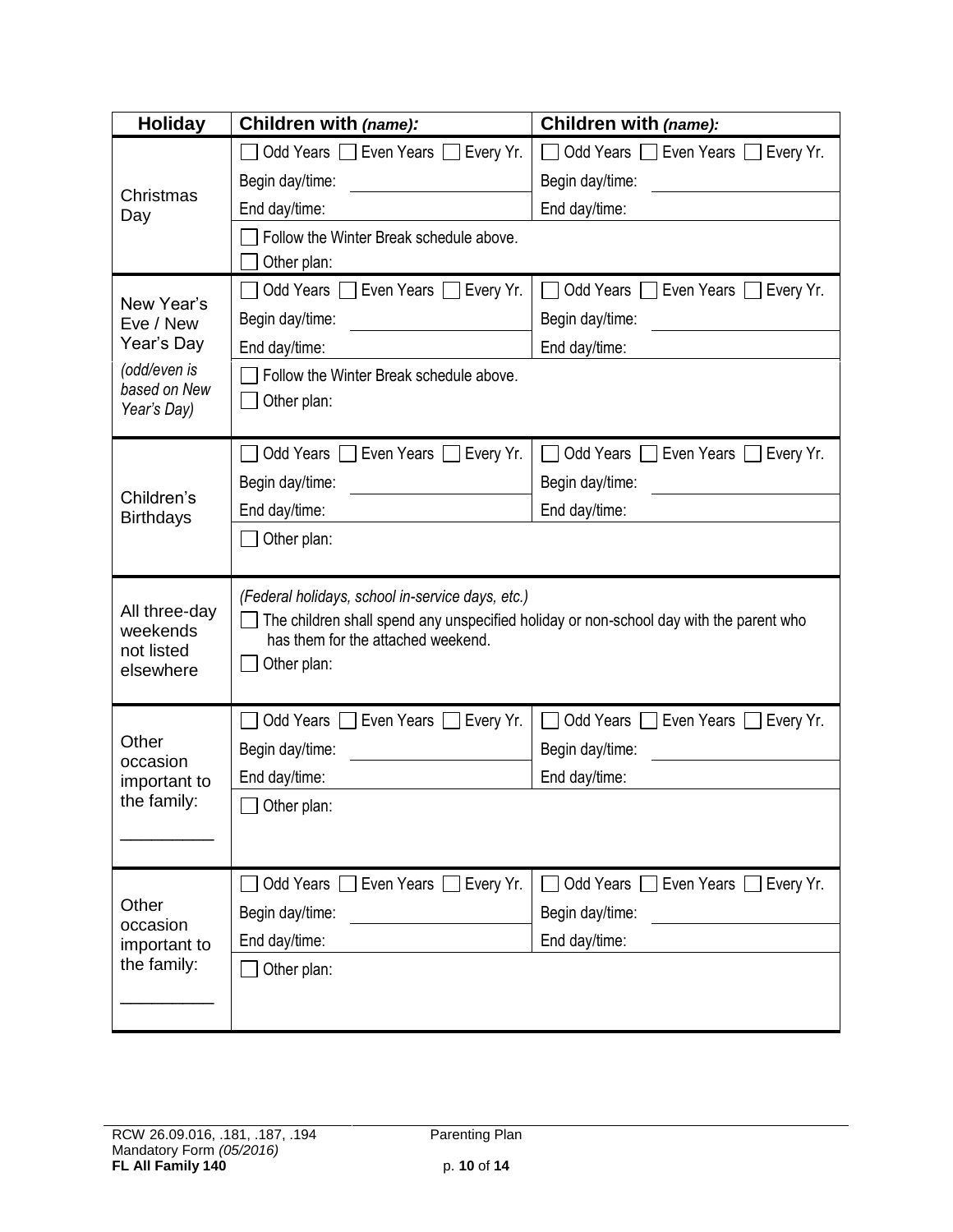# 11. **Conflicts in Scheduling**

The Holiday Schedule must be observed over all other schedules. If there are conflicts within the Holiday Schedule *(check all that apply):*

| 7 Named holidays shall be followed before school breaks. |  |
|----------------------------------------------------------|--|
|----------------------------------------------------------|--|

Children's birthdays shall be followed before named holidays and school breaks.

□ Other *(specify):* <u>\_\_\_\_\_\_\_\_\_\_\_\_\_\_\_\_\_\_\_\_\_\_\_\_\_\_\_\_\_\_\_\_</u>

### 12. **Transportation Arrangements**

The children will be exchanged for parenting time (picked up and dropped off) at:

- $\Box$  each parent's home
- $\Box$  school or day care when in session
- □ other location *(specify)*: <u>■</u>

Who is responsible for arranging transportation?

- The **picking up** parent The parent who is about to **start** parenting time with the children must arrange to have the children picked up.
- The **dropping off** parent The parent whose parenting time is **ending** must arrange to have the children dropped off.

Other details (if any):

### 13. **Moving with the Children (Relocation)**

If the custodian plans to move, s/he **must notify** every person who has court-ordered time with the children*.* 

### *Move to a different school district*

If the move is to a different school district, the custodian must complete the form *Notice of Intent to Move with Children* (FL Relocate 701) and deliver it at least **60 days** before the intended move.

*Exceptions:*

- If the custodian could not reasonably have known enough information to complete the form in time to give 60 days' notice, the custodian must give notice within **5 days** after learning the information.
- If the custodian is relocating to a domestic violence shelter or moving to avoid a clear, immediate and unreasonable risk to health or safety, notice may be delayed **21 days**.
- If information is protected under a court order or the address confidentiality program, it may be withheld from the notice.
- A custodian who believes that giving notice would put her/himself or a child at unreasonable risk of harm, may ask the court for permission to leave things out of the notice or to be allowed to move without giving notice. Use form *Motion to Limit Notice of Intent to Move with Children (Ex Parte)* (FL Relocate 702).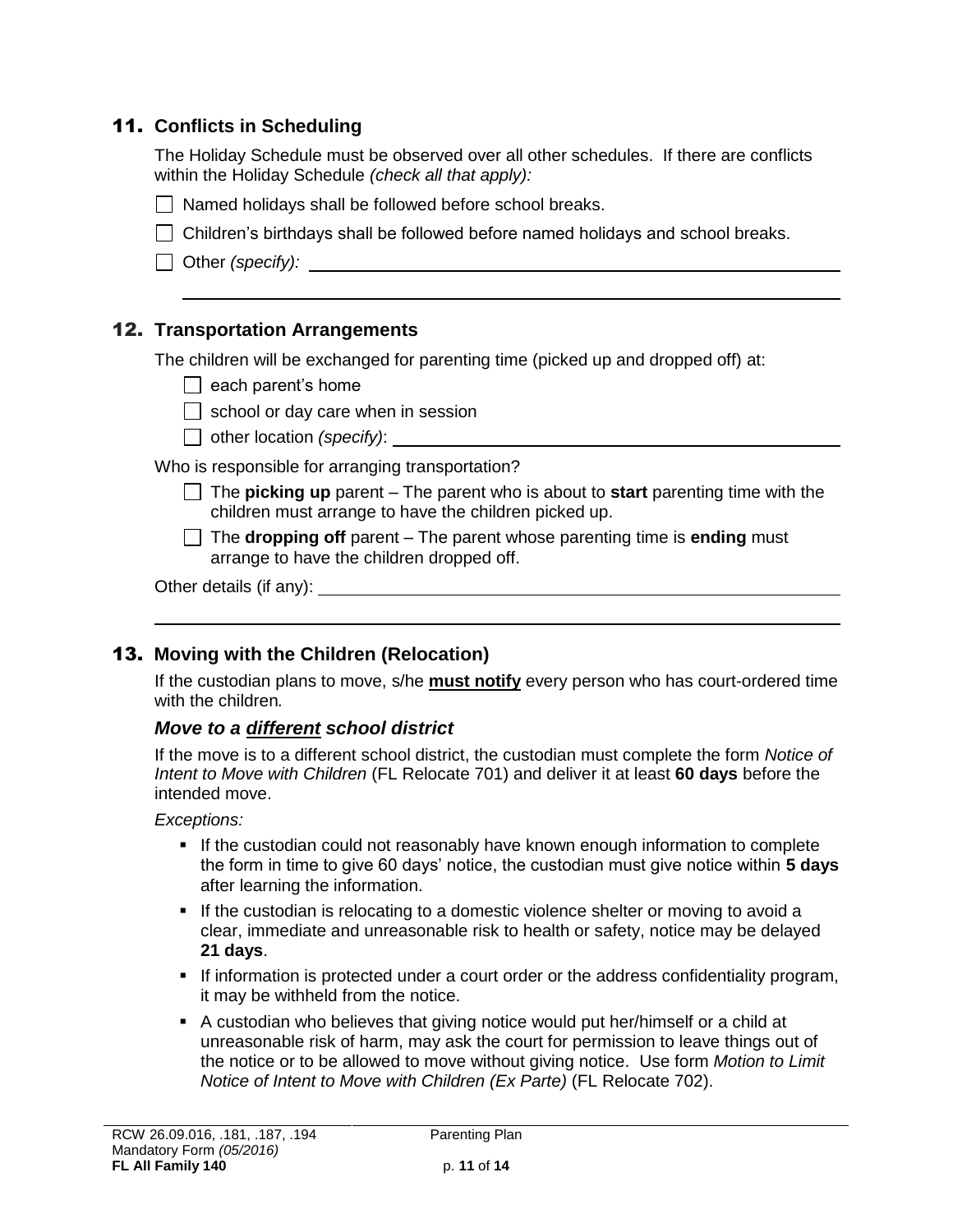The *Notice of Intent to Move with Children* can be delivered by having someone personally serve the other party or by any form of mail that requires a return receipt.

If the custodian wants to change the *Parenting Plan* because of the move, s/he must deliver a proposed *Parenting Plan* together with the *Notice*.

## *Move within the same school district*

If the move is within the *same* school district, the custodian still has to let the other parent know. However, the notice does not have to be served personally or by mail with a return receipt. Notice to the other party can be made in any reasonable way. No specific form is required.

## *Warning! If you do not notify…*

A custodian who does not give the required notice may be found in contempt of court. If that happens the court can impose sanctions. Sanctions can include requiring the custodian to bring the children back if the move has already happened, and ordering the custodian to pay the other side's costs and lawyer's fees.

### *Right to object*

A person who has court-ordered time with the children can object to a move to a different school district and/or to the custodian's proposed *Parenting Plan*. If the move is within the same school district, the other party doesn't have the right to object to the move, but s/he may ask to change the *Parenting Plan* if there are adequate reasons under the modification law (RCW 26.09.260).

An objection is made by filing the *Objection about Moving with Children and Petition about Changing a Parenting/Custody Order (Relocation)* (form FL Relocate 721). File your *Objection* with the court and serve a copy on the custodian and anyone else who has court-ordered time with the children. Service of the *Objection* must be by personal service or by mailing a copy to each person by any form of mail that requires a return receipt. The *Objection* must be filed and served no later than **30 days** after the *Notice of Intent to Move with Children* was received.

### *Right to move*

During the 30 days after the *Notice* was served, the custodian may not move to a different school district with the children unless s/he has a court order allowing the move.

After the 30 days, if no *Objection* is filed, the custodian may move with the children without getting a court order allowing the move.

After the 30 days, if an *Objection* has been filed, the custodian may move with the children **pending** the final hearing on the *Objection* **unless**:

- The other party gets a court order saying the children cannot move, or
- The other party has scheduled a hearing to take place no more than 15 days after the date the *Objection* was served on the custodian. (However, the custodian may ask the court for an order allowing the move even though a hearing is pending if the custodian believes that s/he or a child is at unreasonable risk of harm.)

The court may make a different decision about the move at a final hearing on the *Objection*.

### *Parenting Plan after move*

If the custodian served a proposed *Parenting Plan* with the *Notice*, **and** if no *Objection* is filed within 30 days after the *Notice* was served (or if the parties agree):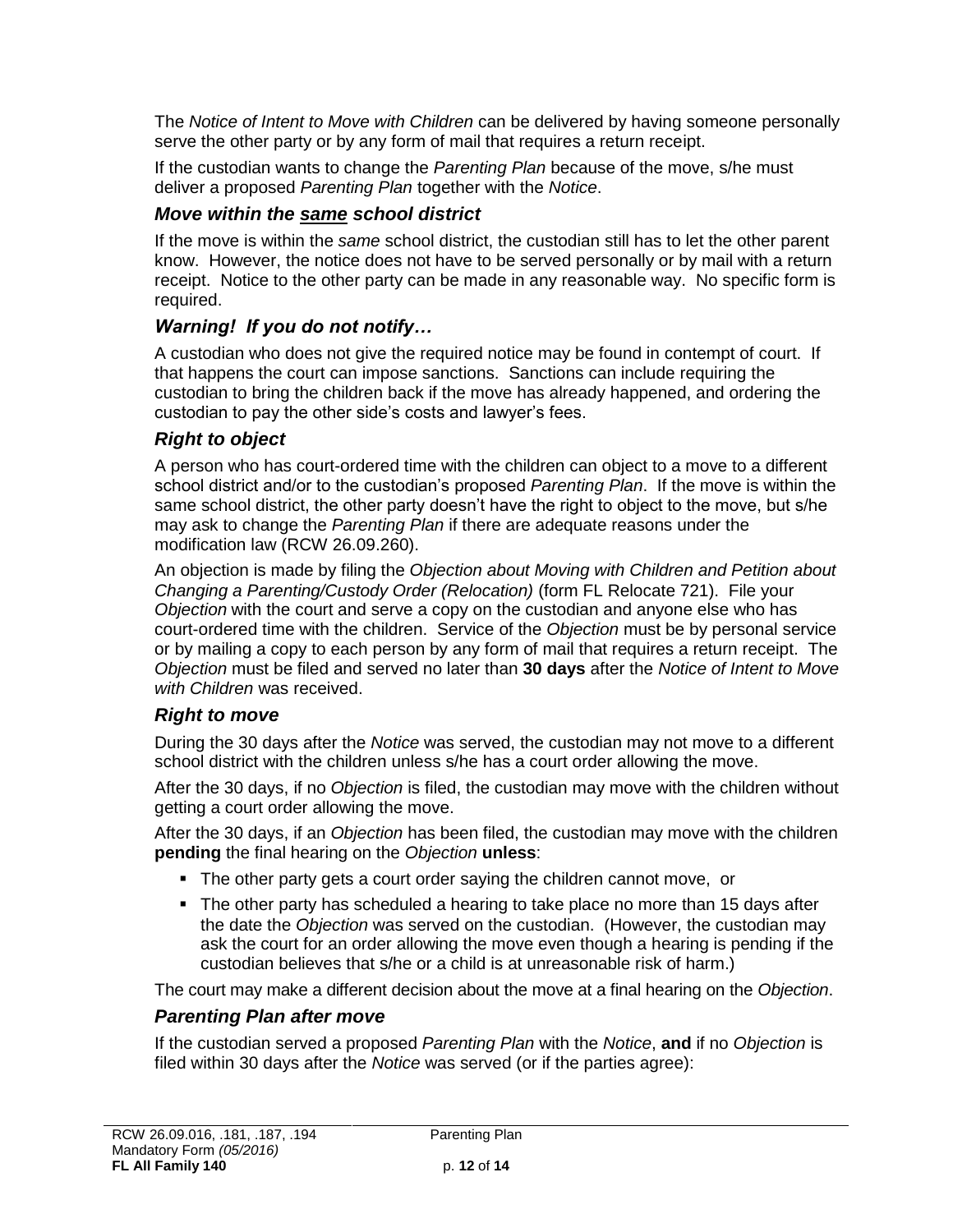- **Both parties may follow that proposed plan without being held in contempt of the** *Parenting Plan* that was in place before the move. However, the proposed plan cannot be enforced by contempt unless it has been approved by a court.
- Either party may ask the court to approve the proposed plan. Use form *Ex Parte Motion for Final Order Changing Parenting Plan – No Objection to Moving with Children* (FL Relocate 706).

#### *Forms*

You can find forms about moving with children at:

- The Washington State Courts' website: *www.courts.wa.gov/forms*,
- The Administrative Office of the Courts call: (360) 705-5328,
- Washington LawHelp: *www.washingtonlawhelp.org*, or
- **The Superior Court Clerk's office or county law library (for a fee).**

*(This is a summary of the law. The complete law is in RCW 26.09.430 through 26.09.480.)*

# 14. **Other**

# 15. **Proposal**

 $\Box$  Does not apply. This is a court order.

This is a **proposed** (requested) parenting plan. (*The parent/s requesting this plan must read and sign below.)*

I declare under penalty of perjury under the laws of the state of Washington that this plan was proposed in good faith and that the information in section 3 above is true.

*Parent requesting plan signs here* Signed at *(city and state)* 

*Other parent requesting plan (if agreed) signs here* Signed at *(city and state)*

# 16. **Court Order**

- $\Box$  Does not apply. This is a proposal.
- $\Box$  This is a court order (if signed by a judge or commissioner below).

**Findings of Fact** – Based on the pleadings and any other evidence considered:

The Court adopts the statements in section 3 (Reasons for putting limitations on a parent) as its findings.

- $\Box$  The Court makes additional findings which are:
	- $\Box$  contained in an order or findings of fact entered at the same time as this *Parenting Plan*.
	- attached as Exhibit A as part of this *Parenting Plan*.
	- $\Box$  other: